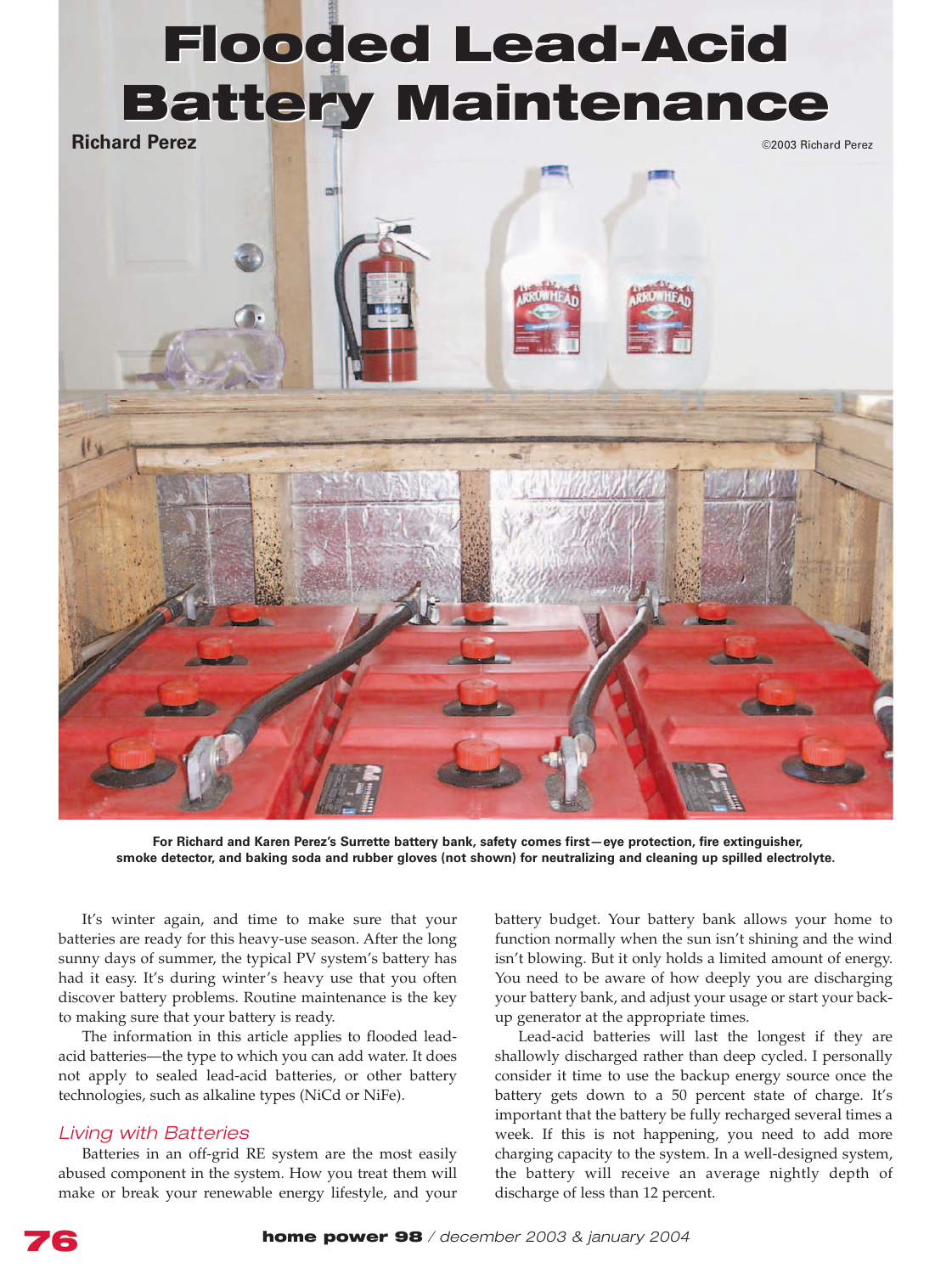# **battery** *maintenance*

# *Safety Equipment*

Winter is a good time to check all the safety equipment located near your battery bank. The following safety gear should be present and in good condition—rubber gloves, safety goggles, a smoke detector, a fire extinguisher, and a supply of baking soda for neutralizing spilled electrolyte.

The gloves should be the heavy-duty type sold by chemical supply houses, not the lightweight dishwashing models found in the supermarket. The goggles should be tight fitting and totally protect your eyes from any acid that may be splashed during watering. The smoke detector should have its battery replaced annually, and winter is a good time to do this.

The fire extinguisher should be of the ABC type that can handle wood, chemical, and electrical fires. Check it annually to make sure it still has its charge. Have lots of baking soda on hand—it takes two pounds of baking soda to neutralize one quart of battery electrolyte. Be prepared for an accident in which a battery disgorges all of its electrolyte.

# *Equalizing Charges*

Over time, the individual cells that make up a battery will come to have unequal states of charge. The only way to bring each cell back to a fully recharged state is to overcharge the entire battery to ensure that each cell is fully recharged. If a battery is to perform well and efficiently, all cells must have the same state of charge.

An equalizing charge is a controlled overcharge of an already fully charged battery. The maximum charge rate for equalizing charges is C/20—which means that a fully discharged battery pack will be totally recharged in a 20 hour period. The charge rate in amperes is equal to the capacity of the battery in ampere hours (C) divided by 20 hours. Charging at a higher rate will cause the battery to overheat and will reduce its life. Equalizing charges can be done at slower rates, but they will take longer to achieve a state of cell equalization.

An equalizing charge should be done every five to seven deep cycles or every two months, whichever comes first. A deep cycle is when the battery has sustained a discharge cycle of 50 percent or more of its capacity. The beginning of winter is a great time to do one or more equalizing charges. This ensures that the battery is ready for the deep cycles it is sure to receive during the winter's sunless periods.

## *Equalizing: Step-by-Step*

1. Make sure that the battery is fully charged. Your battery ampere-hour meter will supply this information.

2. Make sure that an adequate supply of distilled water is on hand.

3. If catalytic battery caps (such as Hydrocaps) are being used, remove them and replace them with the original factory-supplied caps. An equalizing charge will generate far too much hydrogen and oxygen gas for catalytic caps to convert back to water. The caps will overheat and in some cases even melt.

4. Apply a charge rate of C/20 to the battery and let it overcharge for between five and seven hours. During this period, the battery's voltage will get much higher than normal—up to 16.5 VDC in 12 VDC systems, and over 33 VDC in 24 VDC systems. If any voltage-sensitive DC appliances are on-line, switch them off before equalizing.

5. An hour before stopping the equalizing charge, add distilled water to each cell to bring the electrolyte up to the manufacturer's recommended "full" level. Equalization charges will electrolyze water from the cells. The electrolyte will have the appearance of a "rolling boil" as water is converted into hydrogen and oxygen gas. Four to five hours into the equalizing charge is the perfect time to add water to the cells. They will need to have their water replenished. And the agitated state of the electrolyte will thoroughly mix the added water with the existing electrolyte.

6. After the equalizing charge is finished, replace the battery's catalytic converter caps if they are being used.

If the battery has been abused by not performing equalizing charges, or by operating it without routinely bringing it to 100 percent state of charge, multiple equalizing charges may be necessary. Sulfation is a clogging of the plates with large sulfate crystals, which occurs when the cell is not fully recharged. Equalizing charges should be performed routinely during all seasons, but especially during the winter when the battery is more deeply discharged.

## *Water for the Battery*

Only distilled water should be added to replace the water lost by the cells. Well water will probably contain

#### **Tubing, clamp, and a flashlight help get the exact amount of distilled water where you want it.**

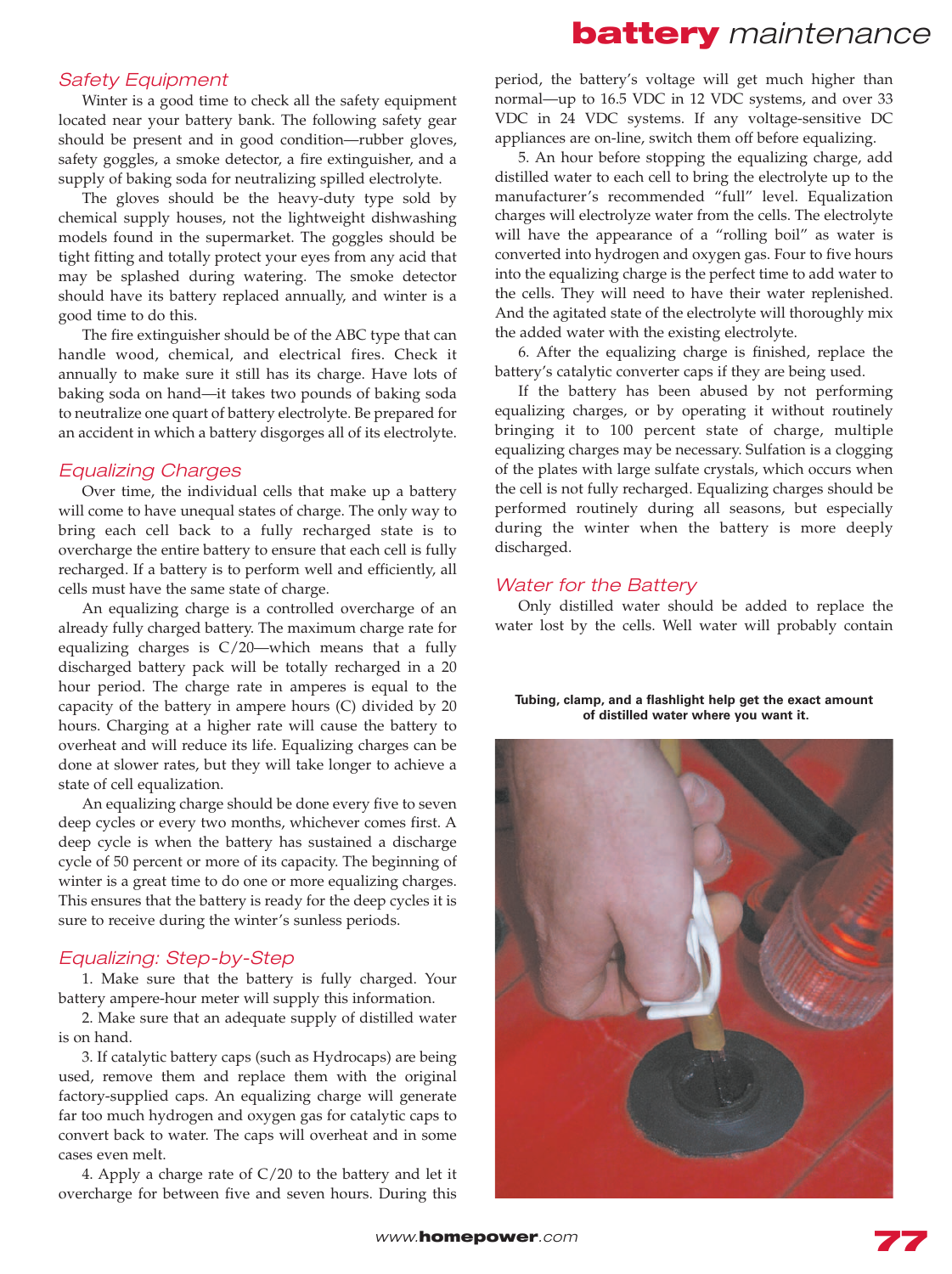# **battery** *maintenance*



**These two Zephyr battery vents safely pull hydrogen gas from the battery boxes (inside) to the outside.**

dissolved minerals and should not be used. Municipal water supplies usually contain not only dissolved minerals, but also chlorine, and should not be used. Though rainwater starts out pure from the clouds, it is often polluted by the time it can be collected on the ground. Batteries are electrochemical machines—they either fly or die on the purity of the reactants. Use only distilled water, and check the water levels at least every six to eight weeks.

Do not let the plates of the battery become exposed to air by letting the electrolyte level become too low. This will lead to oxidation of the cell's plates and permanent decrease in cell capacity.

# *Cleaning the Battery & Its Connections*

Eventually, most lead-acid batteries develop a schmaze of acid electrolyte covering their tops. This smeared haze of acid will corrode the connectors attached to the battery. The acid schmaze is electrically conductive and can form discharge paths across the tops of the batteries. It should be carefully cleaned off the battery's tops. Quickly wiping the tops of your batteries with a paper towel each time you water them will keep them clean, and make the job easy.

While baking soda is an excellent neutralizing agent for acid electrolyte accidents, it should *never* be used on the top of a battery. If the acid can get out, then the baking soda can get inside the cells and neutralize the electrolyte. Use baking

soda only on the sides of the battery, to neutralize the acid on connectors after removing them from the battery, and to clean up spilled acid. Once again—never use baking soda on the battery's top!

After corroded connectors are cleaned with a baking soda solution, they can be brightened with sandpaper or with a wire brush. Be sure to brighten the battery posts too. The general rule for all connections made to the battery is that they should be "tight and bright." Corroded connections will cause differing states of charge between the battery's cells, and lead to inefficient operation and early battery demise.

# *Temperature & Ventilation*

The lead-acid chemical reaction employed in a battery is temperature sensitive. Temperatures below 50°F (10°C) will lead to temporary battery capacity loss, depressed voltage during discharge, and elevated voltage during recharge. The optimum temperature for the lead-acid reaction is 78°F (26°C). Keep the battery as close to this temperature as possible.

If the battery is in a conditioned space, keeping it warm is easy—just allow it access to heated air from inside the living space. But make sure that this air path is one way—into the battery containment and exhausted outside by a vent fan. It's important that the hydrogen gas, which is highly flammable, be exhausted outside of the battery containment and building. The air intake should be located low on one side of the containment. The outlet should be located high on the opposing side of the containment and vented outside. If the battery is in an unconditioned space, keeping it warm is more difficult. Use solar heat, super-insulation, or do whatever is necessary to keep the battery 50°F (10°C) or warmer.

**This battery box is super-insulated, and heated with solar hot water circulated through hydronic tubing.**